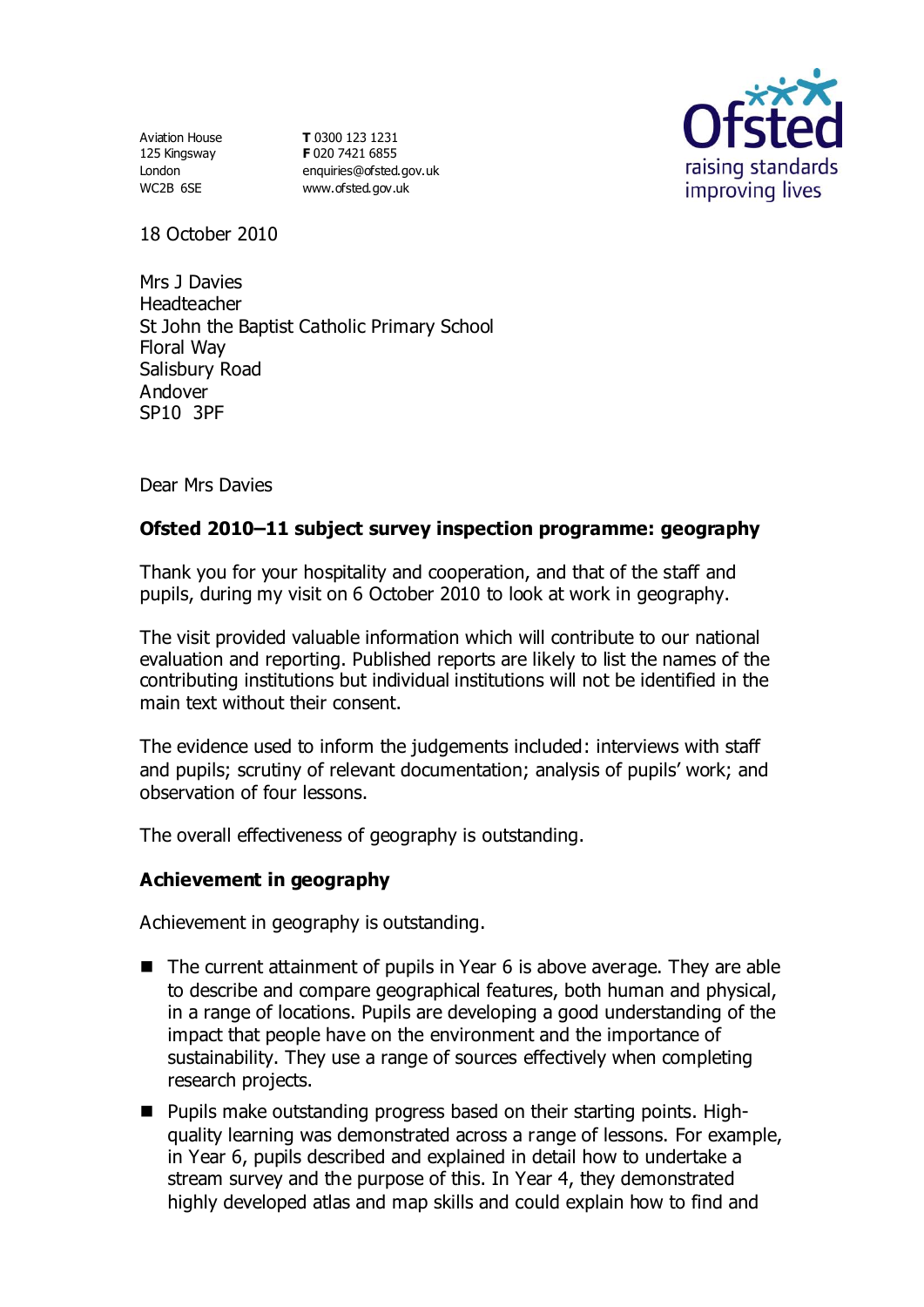recognise countries on an outline map using an atlas. Year 1 pupils were able to identify key features on aerial photographs and maps at different scales, and make links between distance and types of transport used.

- Pupils' behaviour is exemplary. In all lessons, they were enthusiastic about geography and this was reflected in their very positive attitudes towards learning.
- Good opportunities are provided, particularly through holiday projects, for pupils to develop skills of independent learning and they really appreciate the freedom this gives them to undertake their own research.

### **Quality of teaching of geography**

The quality of teaching in geography is outstanding.

- All staff have high expectations of pupils' learning in geography. Although not subject specialists, they display high levels of expertise in both subject knowledge and how to teach geography. Teachers pay good attention to developing pupils' understanding of the global dimension.
- Lessons are planned meticulously, with clear geographic subject criteria that are shared with pupils.
- A wide range of strategies is used successfully to engage pupils in the learning and there are good opportunities, especially in Years 5 and 6, for pupils to direct their own learning.
- Different pupil groupings are used effectively and help promote highquality learning.
- Teachers' use of information and communication technology (ICT), a range of maps and the outside environment is commonplace and helps bring the subject alive.
- $\blacksquare$  Pupils' work is marked regularly, with detailed comments that identify strengths and areas for improvement. Pupils often respond in writing to the latter.
- National Curriculum levels have been re-written so that pupils can understand what they have to do to attain these. The older pupils fully understand the purpose of these and how teachers assess them.

### **Quality of the curriculum in geography**

The quality of the curriculum in geography is outstanding.

- Geography plays a significant role in the school's Rights, Respects and Responsibilities approach to the curriculum, as well as the broader agenda of developing community cohesion and the global dimension.
- The curriculum plan has a broad range of distinct geographical themes in each year and opportunities for cross-curricular work. A curriculum week that focuses on geography enhances this.
- The curriculum is well-matched to pupils' needs and ensures progression in their learning.